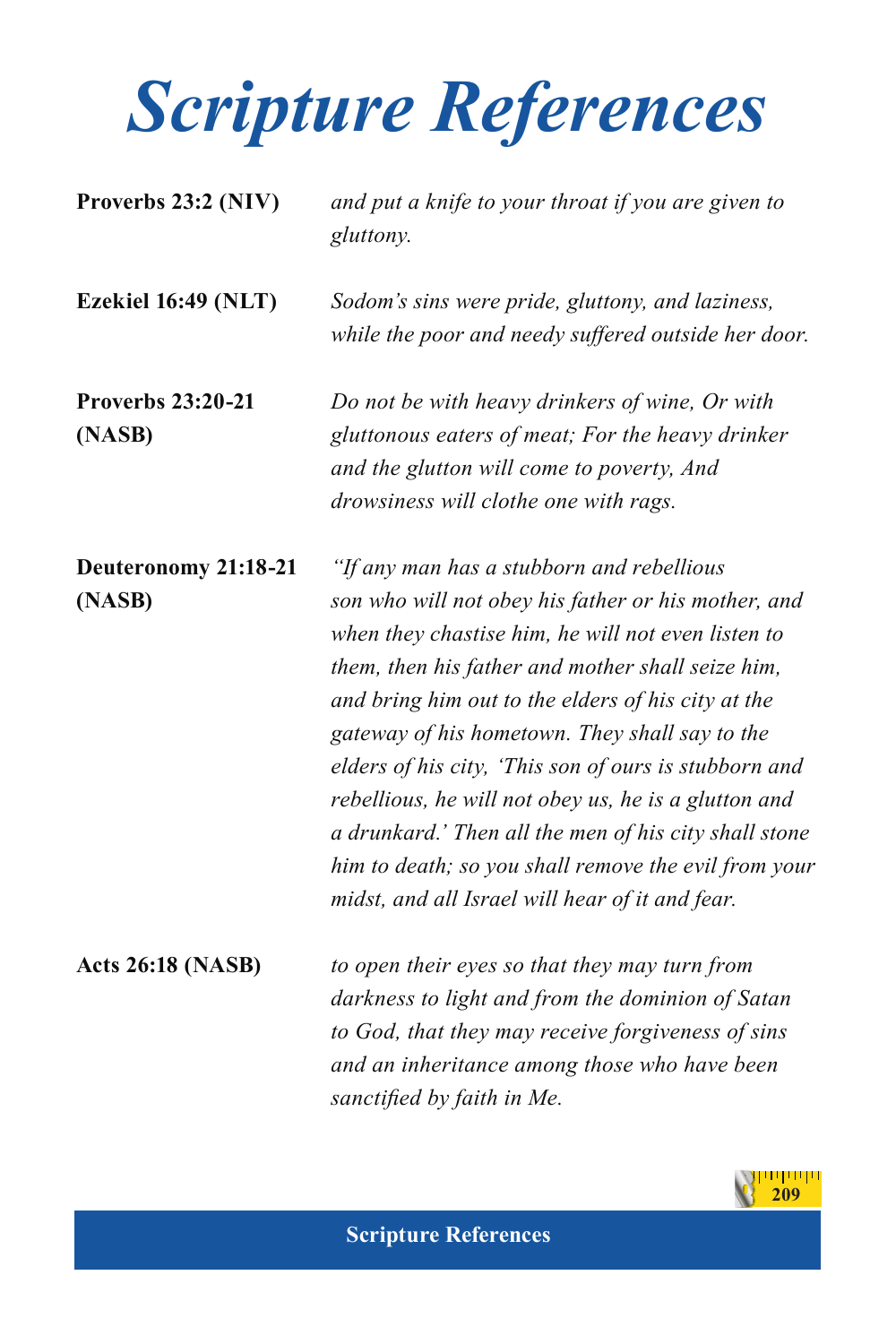**Psalm 63:5 (NLT)** *<sup>5</sup> You satisfy me more than the richest feast. I will praise you with songs of joy.*

**Ephesians 6:12 (NIV)** *For our struggle is not against flesh and blood, but against the rulers, against the authorities, against the powers of this dark world and against the spiritual forces of evil in the heavenly realms.*

**Matthew 6:16-18 (NIV)** *"When you fast, do not look somber as the hypocrites do, for they disfigure their faces to show others they are fasting. Truly I tell you, they have received their reward in full. But when you fast, put oil on your head and wash your face, so that it will not be obvious to others that you are fasting, but only to your Father, who is unseen; and your Father, who sees what is done in secret, will reward you.*

**Colossians 3:16a (NLT)** *16 Let the message about Christ, in all its richness, fill your lives....*

**Matthew 4:1-2 (NIV)** *4 Then Jesus was led by the Spirit into the wilderness to be tempted by the devil. 2 After fasting forty days and forty nights, he was hungry.*

 **Acts 14:23 (NIV)** *23 Paul and Barnabas appointed elders for them in each church and, with prayer and fasting, committed them to the Lord, in whom they had put their trust.*

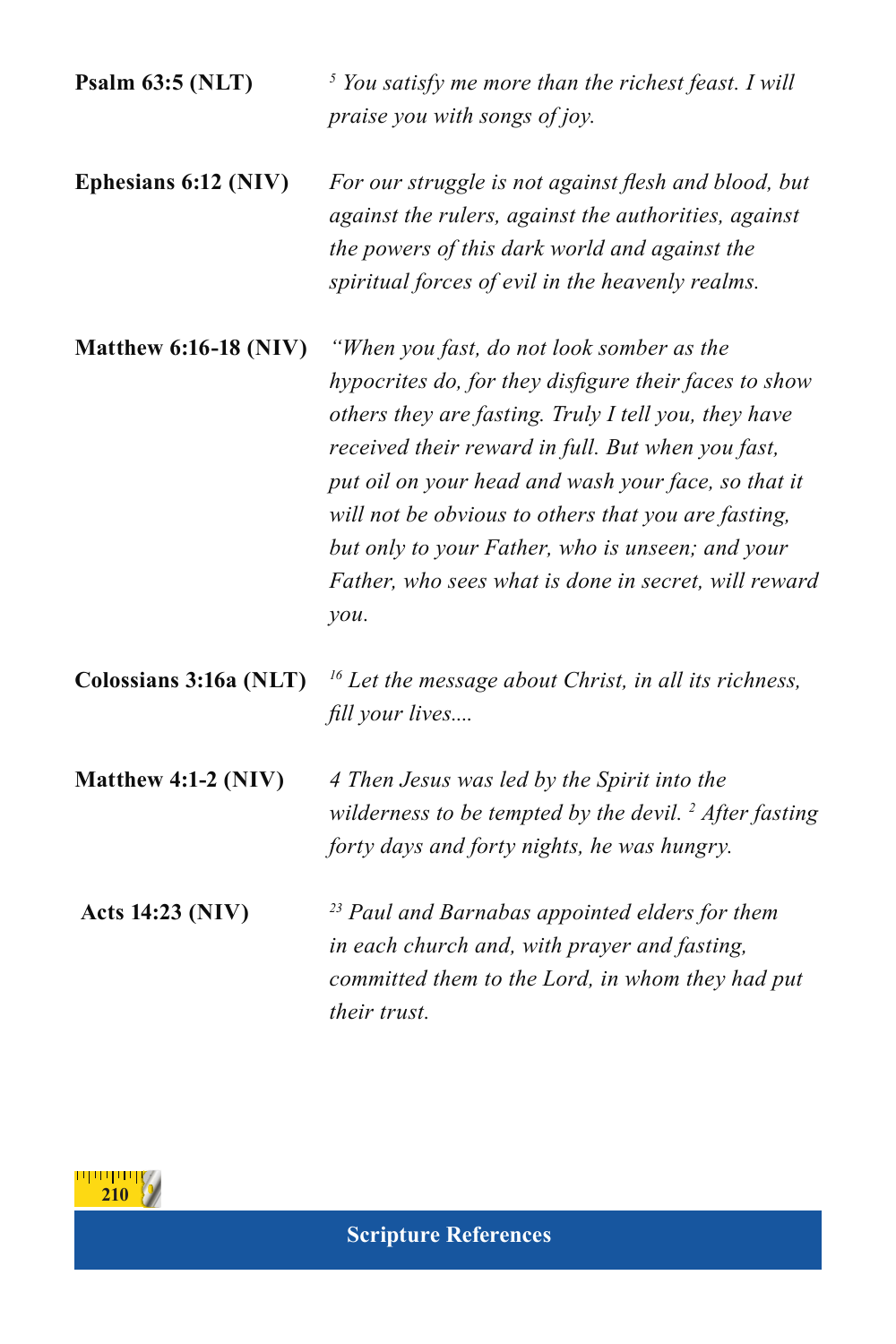| Nehemiah 1:3-4 (NIV) | $3$ They said to me, "Those who survived the exile |
|----------------------|----------------------------------------------------|
|                      | and are back in the province are in great trouble  |
|                      | and disgrace. The wall of Jerusalem is broken      |
|                      | down, and its gates have been burned with fire."   |

*4 When I heard these things, I sat down and wept. For some days I mourned and fasted and prayed before the God of heaven.*

**Ezra 8:21, 23 (NIV)** *21 There, by the Ahava Canal, I proclaimed a fast, so that we might humble ourselves before our God and ask him for a safe journey for us and our children, with all our possessions. 23 So we fasted and petitioned our God about this, and he answered our prayer.*

**Jonah 3:4-5,10 (NIV)** *<sup>4</sup> Jonah began by going a day's journey into the city, proclaiming, "Forty more days and Nineveh will be overthrown."*

> *5 The Ninevites believed God. A fast was proclaimed, and all of them, from the greatest to the least, put on sackcloth.*

*10 When God saw what they did and how they turned from their evil ways, he relented and did not bring on them the destruction he had threatened.* **Luke 2:37 (NIV)** *37 and then was a widow until she was eighty-four. She never left the temple but worshiped night and day, fasting and praying.*

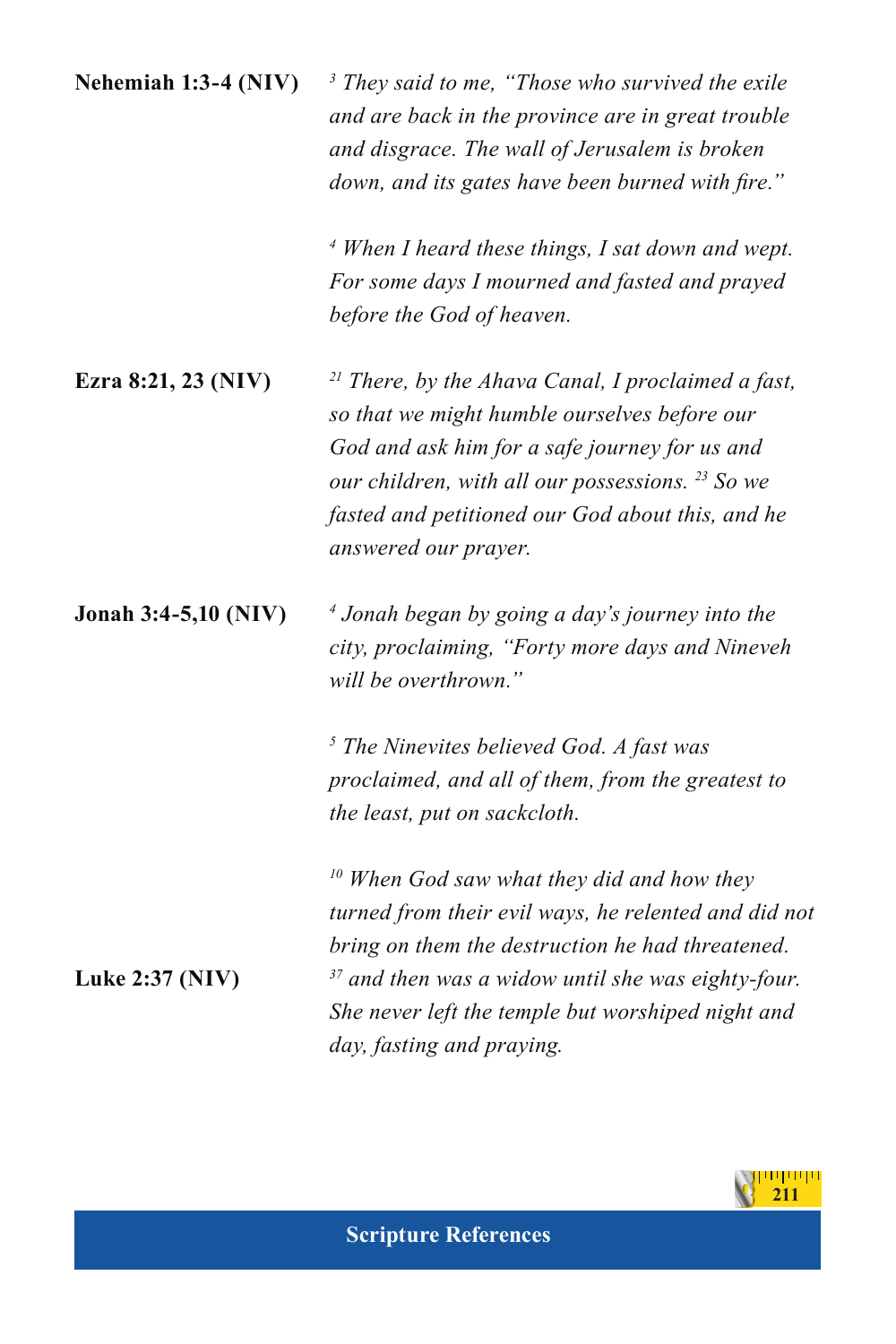**Judges 20:26-30,35** *26 Then all the Israelites, the whole army, went up* **(NIV)** *to Bethel, and there they sat weeping before the LORD. They fasted that day until evening and presented burnt offerings and fellowship offerings to the LORD. 27 And the Israelites inquired of the LORD. (In those days the ark of the covenant of God was there, <sup>28</sup> with Phinehas son of Eleazar, the son of Aaron, ministering before it.) They asked, "Shall we go up again to fight against the Benjamites, our fellow Israelites, or not?"*

> *The LORD responded, "Go, for tomorrow I will give them into your hands."*

*29 Then Israel set an ambush around Gibeah. 30They went up against the Benjamites on the third day and took up positions against Gibeah as they had done before.*

*35 The LORD defeated Benjamin before Israel, and on that day the Israelites struck down 25,100 Benjamites, all armed with swords.*

**Isaiah 58:4 (NIV)** *<sup>4</sup> Your fasting ends in quarreling and strife, and in striking each other with wicked fists. You cannot fast as you do today and expect your voice to be heard on high.* **Isaiah 58:5a (NIV)** *<sup>5</sup> Is this the kind of fast I have chosen only a day for people to humble themselves?*

**2 Corinthians 12:8-9a** *<sup>8</sup> Three times I pleaded with the Lord to take*  **(NIV)** *it away from me. 9 But he said to me, "My grace is sufficient for you, for my power is made perfect in weakness."* برسوسو **212**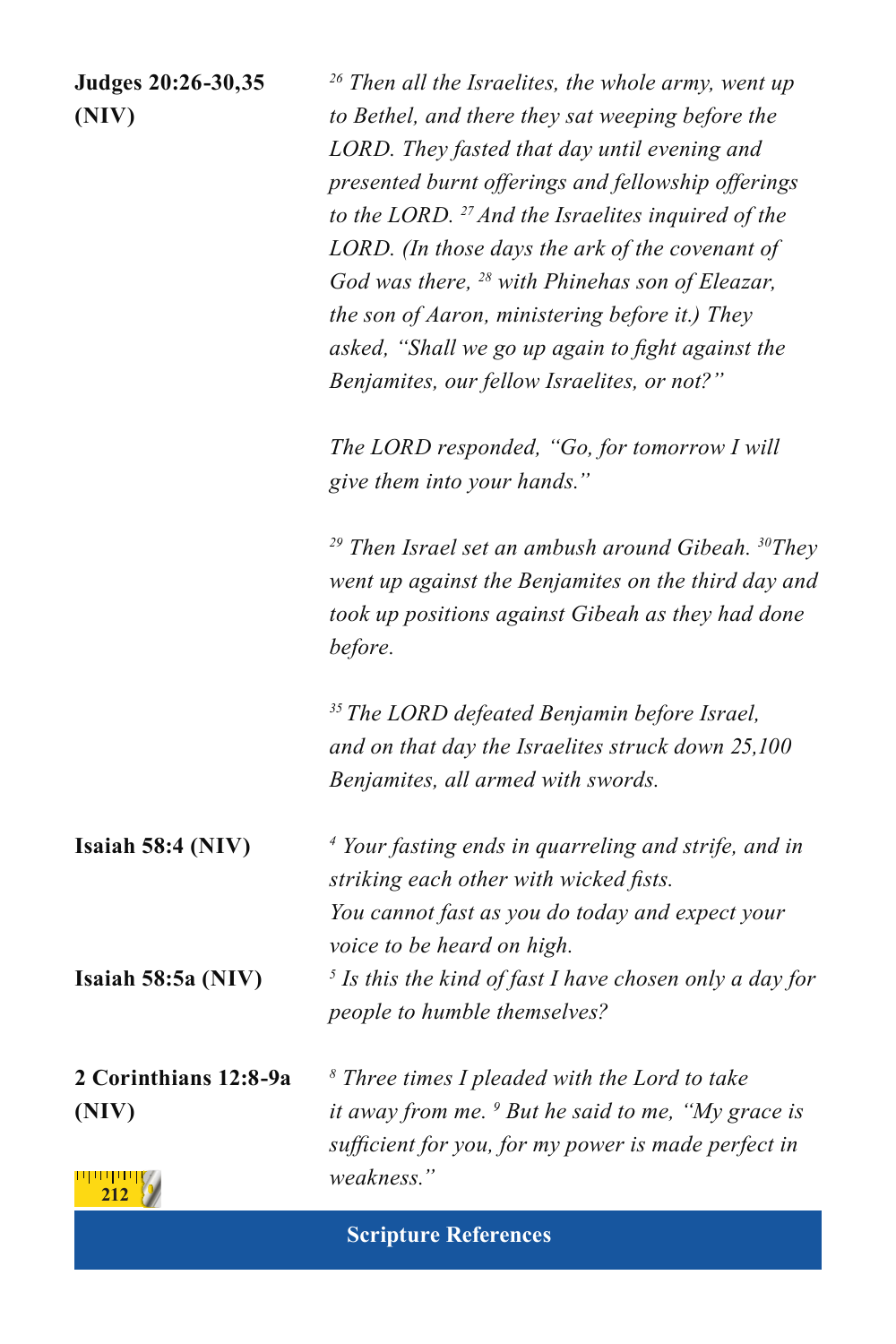| 3 John 2 (NIV)               | <sup>2</sup> Dear friend, I pray that you may enjoy good<br>health and that all may go well with you, even as<br>your soul is getting along well.                                                                                                                                                                                                       |
|------------------------------|---------------------------------------------------------------------------------------------------------------------------------------------------------------------------------------------------------------------------------------------------------------------------------------------------------------------------------------------------------|
| <b>Exodus 15:26 (NIV)</b>    | $26$ He said, "If you listen carefully to the Lord your<br>God and do what is right in his eyes, if you pay<br>attention to his commands and keep all his decrees,<br>I will not bring on you any of the diseases I brought<br>on the Egyptians, for I am the Lord, who heals<br>you.'                                                                  |
| 1 Samuel 1:19-20 (NIV)       | $19$ Early the next morning they arose and worshiped<br>before the Lord and then went back to their home<br>at Ramah. Elkanah made love to his wife Hannah,<br>and the Lord remembered her. $^{20}$ So in the course<br>of time Hannah became pregnant and gave birth to<br>a son. She named him Samuel, saying, "Because I<br>asked the Lord for him." |
| Galatians 5:17 (NIV)         | $17$ For the flesh desires what is contrary to the<br>Spirit, and the Spirit what is contrary to the flesh.<br>They are in conflict with each other, so that you are<br>not to do whatever you want.                                                                                                                                                    |
| <b>Matthew 6:17-18 (NIV)</b> | <sup>17</sup> But when you fast, put oil on your head and wash<br>your face, $^{18}$ so that it will not be obvious to others<br>that you are fasting, but only to your Father, who is<br>unseen; and your Father, who sees what is done in<br>secret, will reward you.                                                                                 |
| Matthew 9:15 (NIV)           | <sup>15</sup> Jesus answered, "How can the guests of the<br>bridegroom mourn while he is with them? The time<br>will come when the bridegroom will be taken from<br>them; then they will fast.<br><u> 1   1   1   1  </u><br>213                                                                                                                        |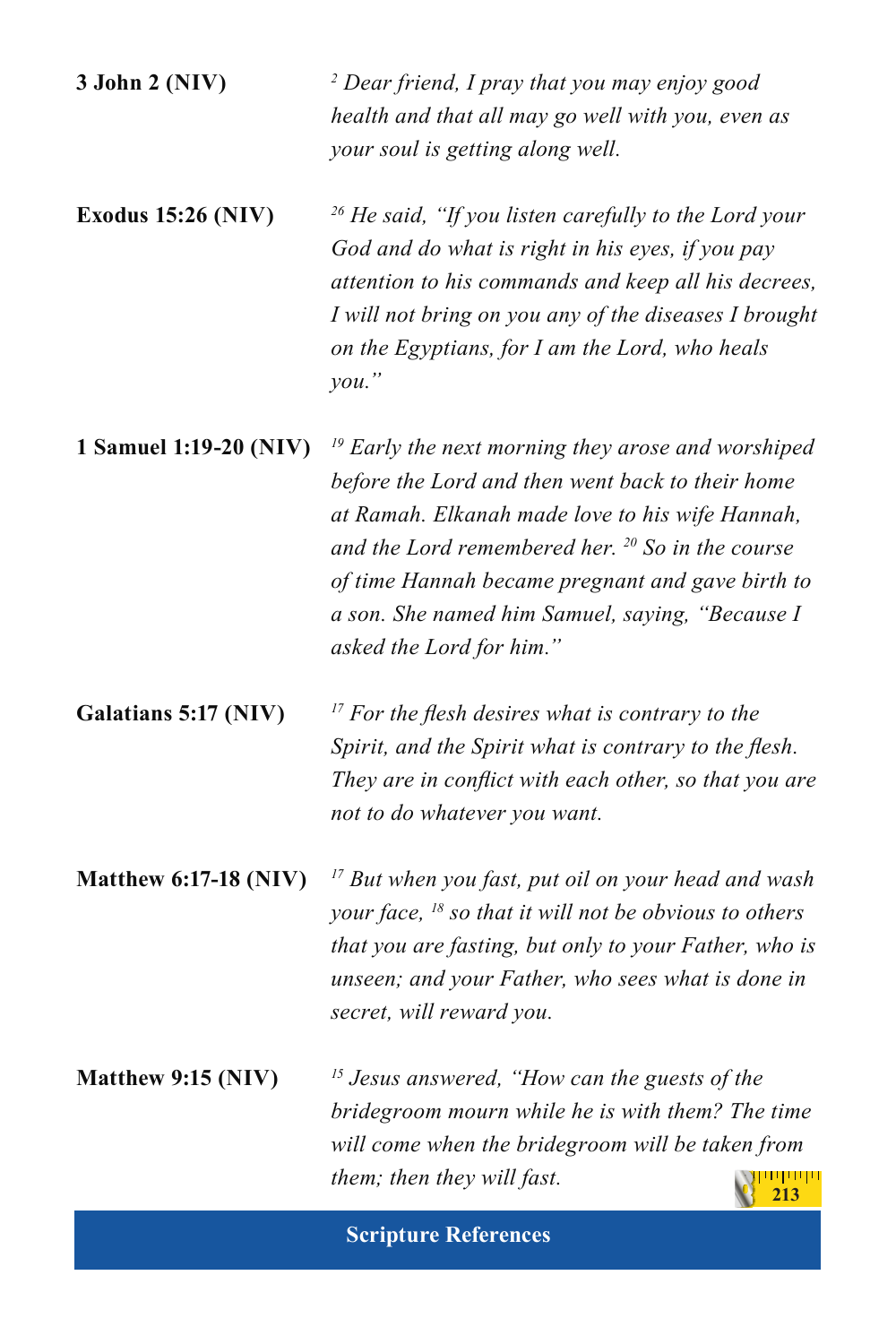| Proverbs 25:16 (NIV)       | <sup>16</sup> If you find honey, eat just enough— too much of<br>it, and you will vomit.                                                                                                                                                                                                                                                            |
|----------------------------|-----------------------------------------------------------------------------------------------------------------------------------------------------------------------------------------------------------------------------------------------------------------------------------------------------------------------------------------------------|
| Proverbs 23:21 (MSG)       | Drunks and gluttons will end up on skid row, in a<br>stupor and dressed in rags.                                                                                                                                                                                                                                                                    |
| Proverbs 25:27 (NLT)       | $27$ It's not good to eat too much honey, and it's not<br>good to seek honors for yourself.                                                                                                                                                                                                                                                         |
| <b>Exodus 34:14 (NLT)</b>  | You must worship no other gods, for the Lord,<br>whose very name is Jealous, is a God who is<br>jealous about his relationship with you.                                                                                                                                                                                                            |
| <b>Exodus 20:1-6 (MSG)</b> | God spoke all these words:<br>I am God, your God, who brought you out of the<br>land of Egypt, out of a life of slavery.<br>No other gods, only me.<br>No carved gods of any size, shape, or form of<br>anything whatever, whether of things that fly or<br>walk or swim. Don't bow down to them and don't<br>serve them because I am God, your God |
| <b>Exodus 32:2-4 (MSG)</b> | So Aaron told them, "Take off the gold rings from<br>the ears of your wives and sons and daughters and<br>bring them to me." They all did it; they removed<br>the gold rings from their ears and brought them to<br>Aaron. He took the gold from their hands and cast<br>it in the form of a calf, shaping it with an engraving<br>tool.            |
|                            |                                                                                                                                                                                                                                                                                                                                                     |

*The people responded with enthusiasm: "These are your gods, O Israel, who brought you up from Egypt!"*

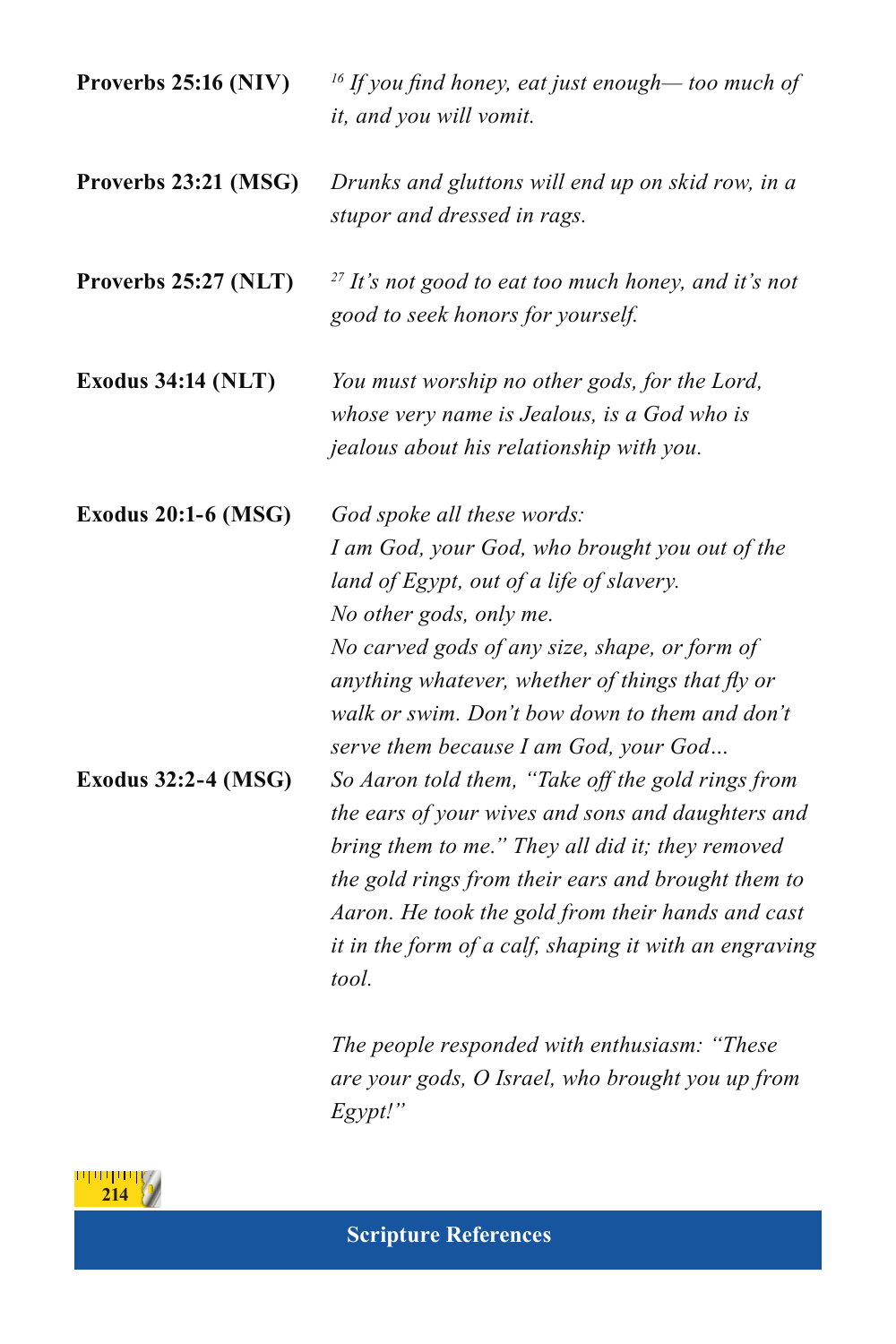| Isaiah 44:9 (NLT)            | $\degree$ How foolish are those who manufacture idols.<br>These prized objects are really worthless.<br>The people who worship idols don't know this, so<br>they are all put to shame.                                                                                                                                                        |
|------------------------------|-----------------------------------------------------------------------------------------------------------------------------------------------------------------------------------------------------------------------------------------------------------------------------------------------------------------------------------------------|
| 1 Corinthians 3:16<br>(NIV)  | $16$ Don't you know that you yourselves are God's<br>temple and that God's Spirit dwells in your midst?                                                                                                                                                                                                                                       |
| Hebrews 12:2 (NIV)           | fixing our eyes on Jesus, the pioneer and perfecter<br>of faith. For the joy set before him he endured the<br>cross, scorning its shame, and sat down at the right<br>hand of the throne of God.                                                                                                                                              |
| Romans 12:1 (NIV)            | Therefore, I urge you, brothers and sisters, in view<br>of God's mercy, to offer your bodies as a living<br>sacrifice, holy and pleasing to God—this is your<br>true and proper worship.                                                                                                                                                      |
| <b>Psalm 16:11 (NIV)</b>     | You make known to me the path of life; you will<br>fill me with joy in your presence, with eternal<br>pleasures at your right hand.                                                                                                                                                                                                           |
| 1 Corinthians 10:31<br>(NIV) | <sup>31</sup> So whether you eat or drink or whatever you<br>do, do it all for the glory of God.                                                                                                                                                                                                                                              |
| Colossians 2:20-23<br>(NIV)  | $20$ Since you died with Christ to the elemental<br>spiritual forces of this world, why, as though you<br>still belonged to the world, do you submit to its<br>rules: <sup>21</sup> "Do not handle! Do not taste! Do not<br>touch!"? <sup>22</sup> These rules, which have to do with<br>things that are all destined to perish with use, are |

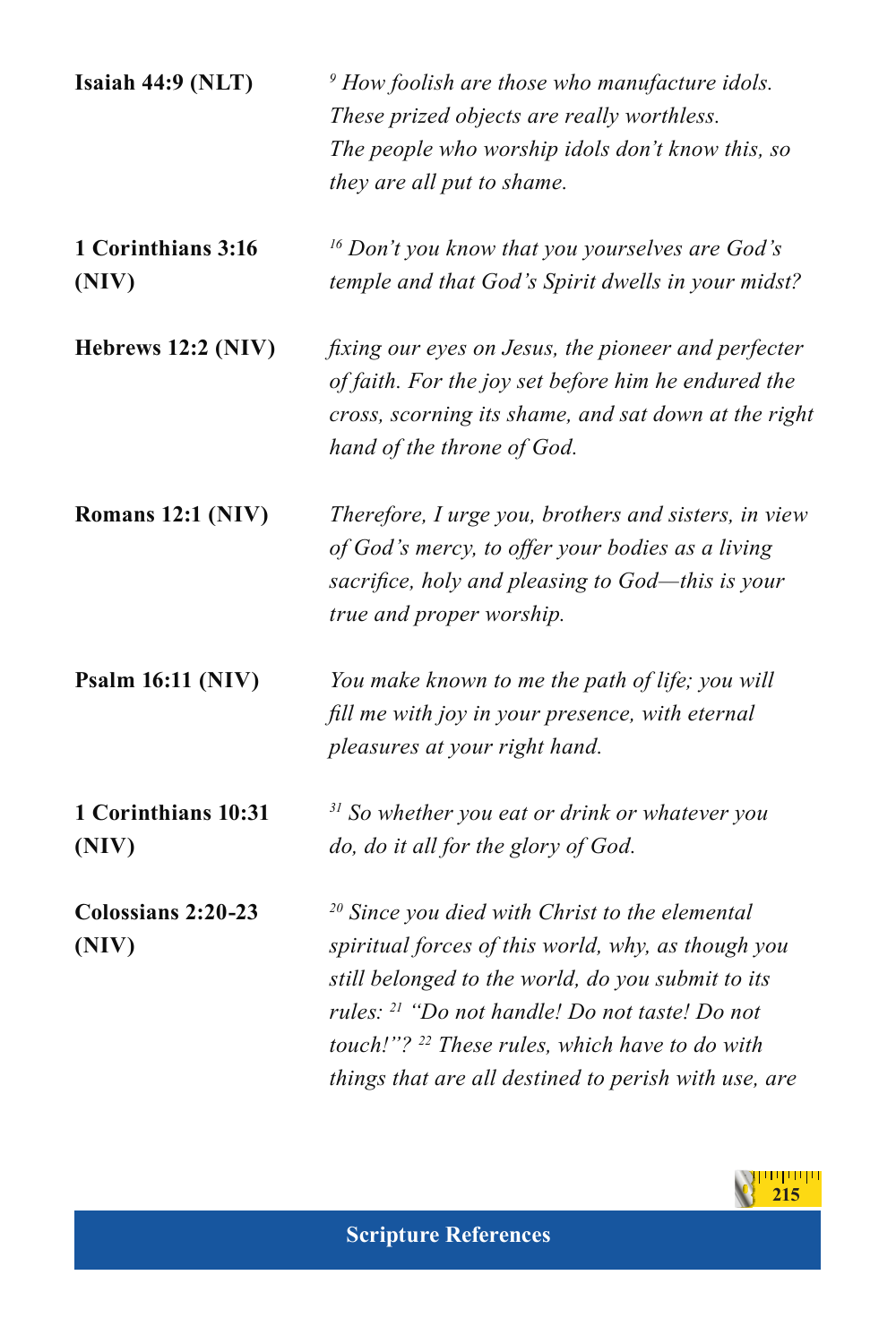|                             | based on merely human commands and teachings.<br><sup>23</sup> Such regulations indeed have an appearance<br>of wisdom, with their self-imposed worship, their<br>false humility and their harsh treatment of the<br>body, but they lack any value in restraining sensual<br>indulgence.                                                                                                                                                                                                                  |
|-----------------------------|-----------------------------------------------------------------------------------------------------------------------------------------------------------------------------------------------------------------------------------------------------------------------------------------------------------------------------------------------------------------------------------------------------------------------------------------------------------------------------------------------------------|
| Acts $3:1(NIV)$             | $19$ Repent, then, and turn to God, so that your sins<br>may be wiped out, that times of refreshing may<br>come from the Lord,                                                                                                                                                                                                                                                                                                                                                                            |
| <b>Hebrews 3:7-11 (MSG)</b> | Today, please listen; don't turn a deaf ear as in "the<br>bitter uprising," that time of wilderness testing!<br>Even though they watched me at work for forty<br>years, your ancestors refused to let me do it my way;<br>over and over they tried my patience.<br>And I was provoked, oh, so provoked!<br>I said, "They'll never keep their minds on God;<br>they refuse to walk down my road."<br>Exasperated, I vowed, "They'll never get where<br>they're going, never be able to sit down and rest." |
| Ecclesiastes 6:7 (NIV)      | $\frac{7}{7}$ Everyone's toil is for their mouth, yet their<br>appetite is never satisfied.                                                                                                                                                                                                                                                                                                                                                                                                               |
| <b>Joel 2:26 (NIV)</b>      | <sup>26</sup> You will have plenty to eat, until you are full, and<br>you will praise the name of the Lord your God, who<br>has worked wonders for you; never again will my<br>people be shamed.                                                                                                                                                                                                                                                                                                          |

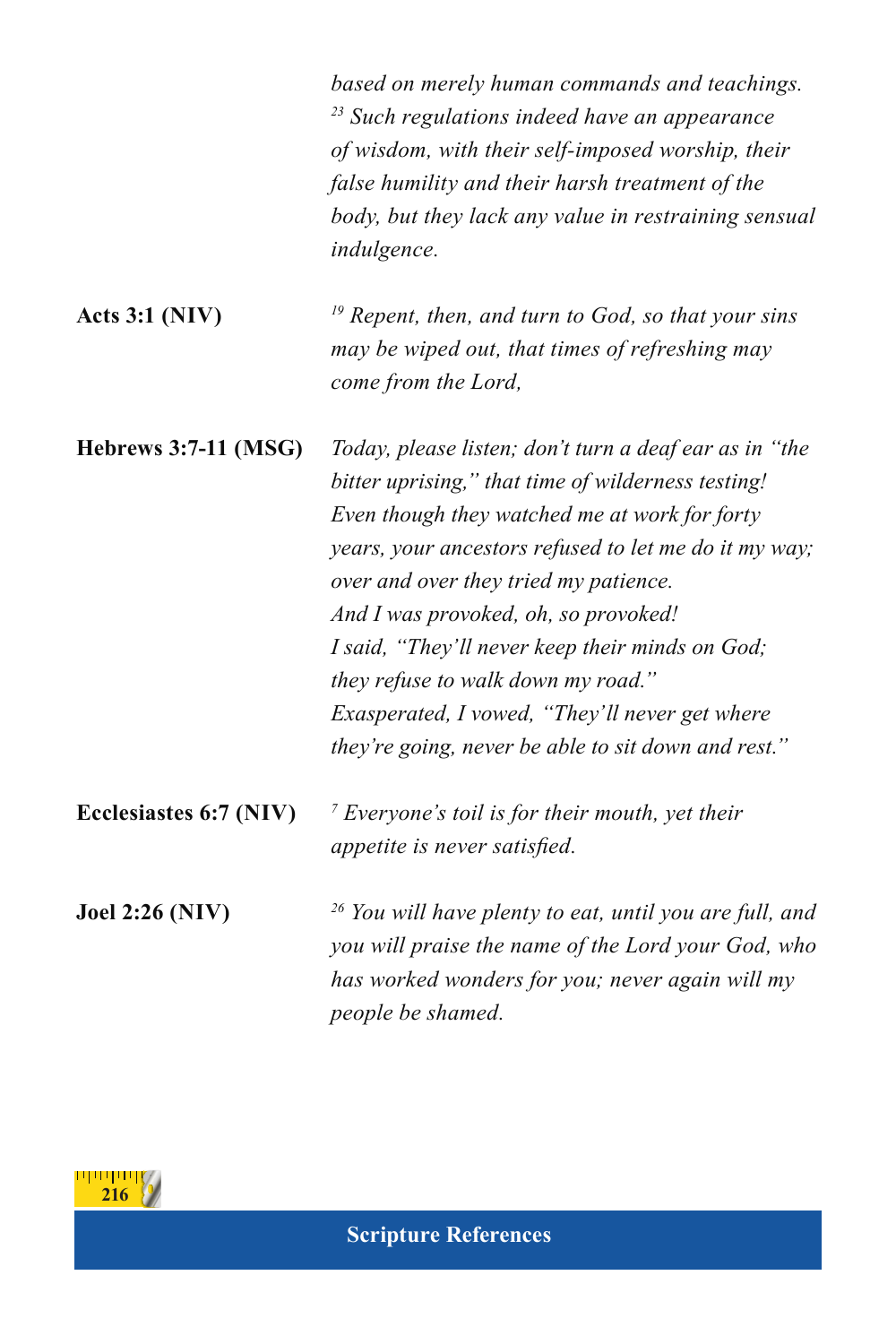| <b>Joel 2:12-13 (NASB)</b>     | <sup>12</sup> "Yet even now," declares the Lord, "Return to<br>Me with all your heart, And with fasting, weeping<br>and mourning; $^{13}$ And rend your heart and not your<br>garments."<br>Now return to the Lord your God, For He is<br>gracious and compassionate, Slow to anger,<br>abounding in loving kindness and relenting of evil.                                                   |
|--------------------------------|-----------------------------------------------------------------------------------------------------------------------------------------------------------------------------------------------------------------------------------------------------------------------------------------------------------------------------------------------------------------------------------------------|
| 1 Corinthians 3:17b<br>(NLT)   | For God's temple is holy, and you are that<br>temple.                                                                                                                                                                                                                                                                                                                                         |
| John 8:34 (NIV)                | <sup>34</sup> Jesus replied, "Very truly I tell you, everyone<br>who sins is a slave to sin."                                                                                                                                                                                                                                                                                                 |
| Hebrews 3:15 (NIV)             | $15$ As has just been said:<br>"Today, if you hear his voice, do not harden your<br>hearts as you did in the rebellion."                                                                                                                                                                                                                                                                      |
| 1 Corinthians 6:19-20<br>(NIV) | $19$ Do you not know that your bodies are temples<br>of the Holy Spirit, who is in you, whom you have<br>received from God? You are not your own; <sup>20</sup> you<br>were bought at a price. Therefore honor God with<br>your bodies.                                                                                                                                                       |
| Exodus 15:22-24 (NIV)          | <sup>22</sup> Then Moses led Israel from the Red Sea and<br>they went into the Desert of Shur. For three days<br>they traveled in the desert without finding water. $^{23}$<br>When they came to Marah, they could not drink its<br>water because it was bitter. (That is why the place<br>is called Marah.) $^{24}$ So the people grumbled against<br>Moses, saying, "What are we to drink?" |

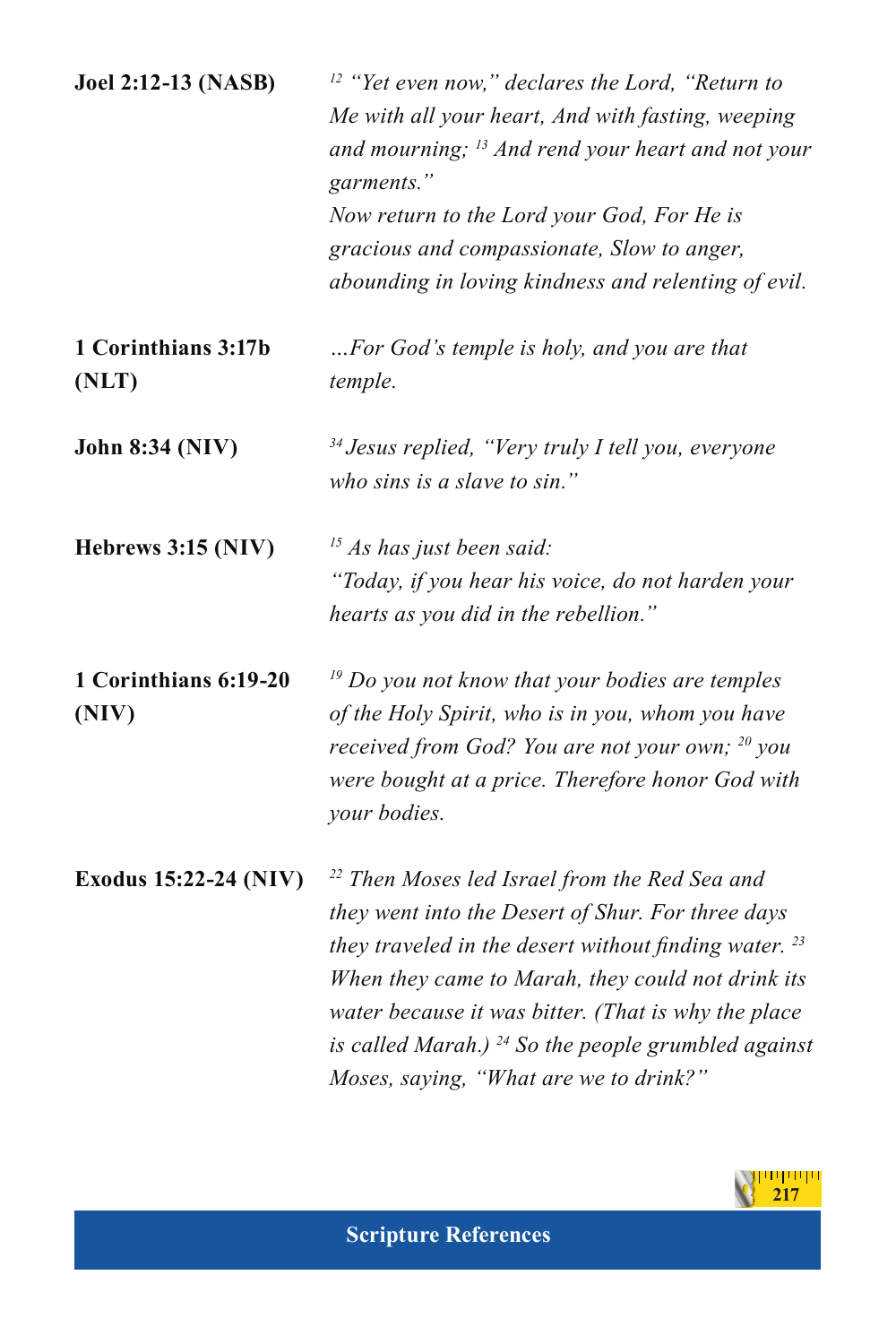| Matthew 4:4 (NIV)                 | <sup>4</sup> Jesus answered, "It is written: 'Man shall not live<br>on bread alone, but on every word that comes from<br>the mouth of God.""                                                                                                                                        |
|-----------------------------------|-------------------------------------------------------------------------------------------------------------------------------------------------------------------------------------------------------------------------------------------------------------------------------------|
| Psalm 119:103 (NIV)               | <sup>103</sup> How sweet are your words to my taste, sweeter<br>than honey to my mouth!                                                                                                                                                                                             |
| Psalm 119:2 (NIV)                 | <sup>2</sup> Blessed are those who keep his statutes and seek<br>him with all their heart-                                                                                                                                                                                          |
| Psalm 119:105 (MSG)               | $105-112$ By your words I can see where I'm going;<br>they throw a beam of light on my dark path.                                                                                                                                                                                   |
| Psalm 119:25 (NIV)                | $^{25}$ I am laid low in the dust; preserve my life<br>according to your word.                                                                                                                                                                                                      |
| <b>Proverbs 23:20-21</b><br>(NIV) | <sup>20</sup> Do not join those who drink too much wine<br>or gorge themselves on meat, <sup>21</sup> for drunkards and<br>gluttons become poor, and drowsiness clothes them<br>in rags.                                                                                            |
| 2 Timothy 1:7 (NIV)               | <sup>7</sup> For the Spirit God gave us does not make us<br>timid, but gives us power, love and self-discipline.                                                                                                                                                                    |
| 1 Corinthians 10:13<br>(MSG)      | $13$ No test or temptation that comes your way is<br>beyond the course of what others have had to face.<br>All you need to remember is that God will never<br>let you down; he'll never let you be pushed past<br>your limit; he'll always be there to help you come<br>through it. |

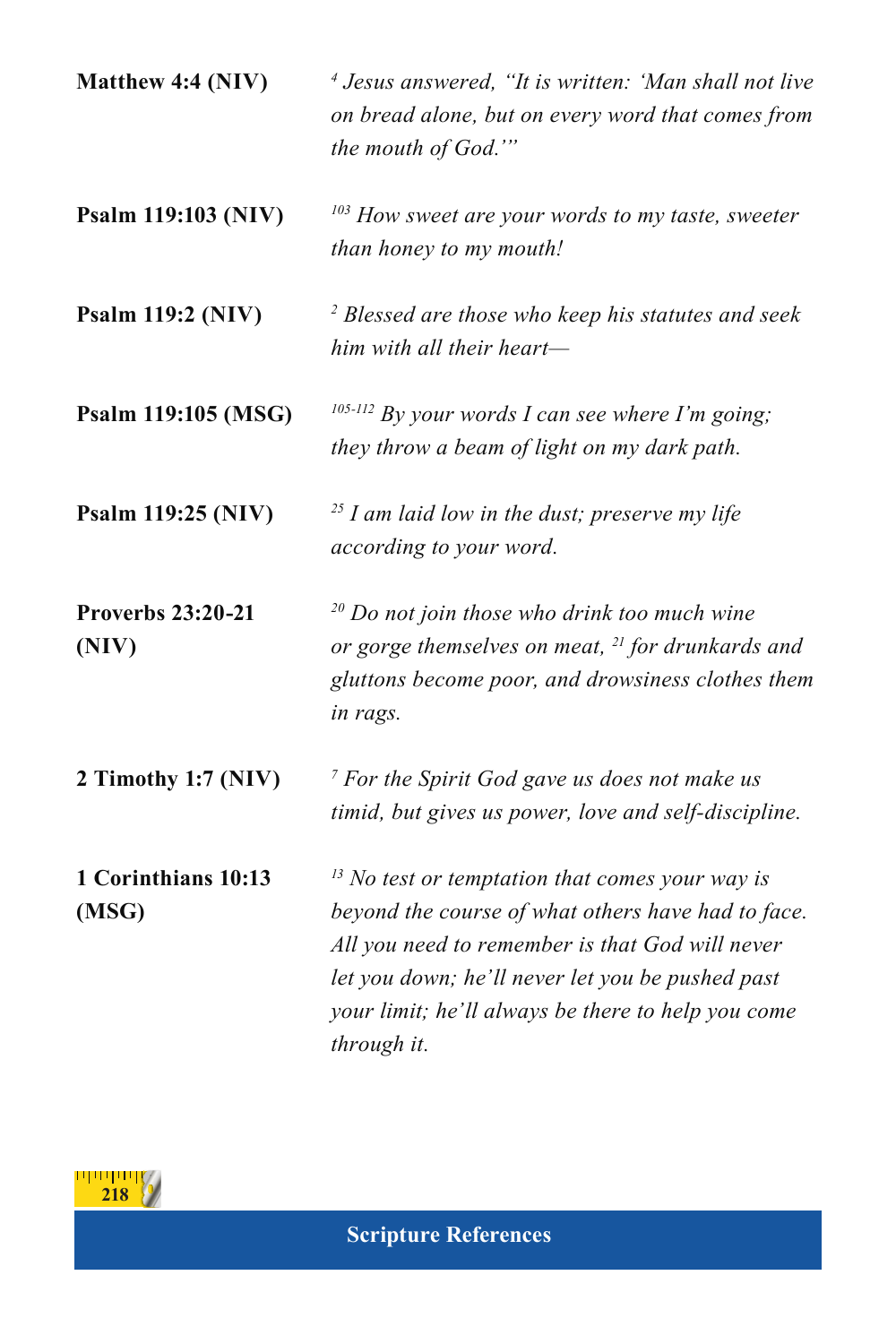| Psalm 81:8-10 (NIV)          | $\delta$ Hear me, my people, and I will warn you— if you<br>would only listen to me, Israel!<br><sup>9</sup> You shall have no foreign god among you; you<br>shall not worship any god other than me.<br>$10$ I am the Lord your God, who brought you up out<br>of Egypt.<br>Open wide your mouth and I will fill it.                                  |
|------------------------------|--------------------------------------------------------------------------------------------------------------------------------------------------------------------------------------------------------------------------------------------------------------------------------------------------------------------------------------------------------|
| <b>James 1:14-15 (NIV)</b>   | <sup>14</sup> but each person is tempted when they are dragged<br>away by their own evil desire and enticed. <sup>15</sup> Then,<br>after desire has conceived, it gives birth to sin                                                                                                                                                                  |
| Proverbs 14:16 (NASB)        | $^{16}$ A wise manturns away from evil, But a fool is<br>arrogant and careless.                                                                                                                                                                                                                                                                        |
| Psalm 119:59-60 (NIV)        | $59$ I have considered my ways and have turned my<br>steps to your statutes. <sup>60</sup> I will hasten and not delay<br>to obey your commands.                                                                                                                                                                                                       |
| <b>Hebrews 4:15-16 (NIV)</b> | <sup>15</sup> For we do not have a high priest who is unable<br>to empathize with our weaknesses, but we have<br>one who has been tempted in every way, just as<br>we are—yet he did not sin. $^{16}$ Let us then approach<br>God's throne of grace with confidence, so that we<br>may receive mercy and find grace to help us in our<br>time of need. |
| Psalm 50:15a (NIV)           | <sup>15</sup> and call on me in the day of trouble                                                                                                                                                                                                                                                                                                     |
| <b>James 5:16 (GW)</b>       | $16$ So admit your sins to each otherso that you will<br>be healed.                                                                                                                                                                                                                                                                                    |

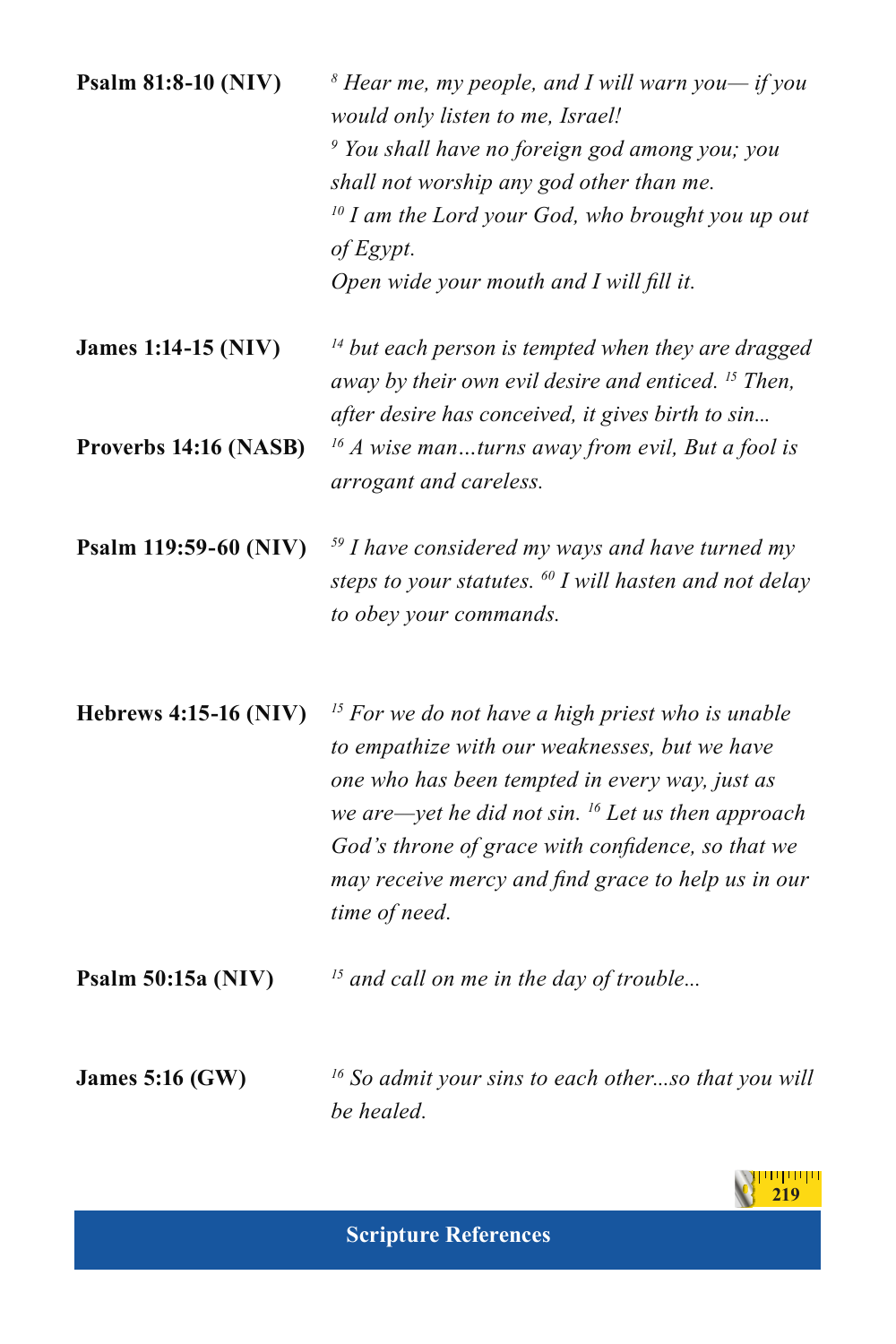| Proverbs 14:16 (NASB)        | $^{16}$ A wise man is cautious and turns away from evil,<br>But a fool is arrogant and careless.                                                                                                                                                                                                                                                                                                                                                                                                                                                                                                                                                          |
|------------------------------|-----------------------------------------------------------------------------------------------------------------------------------------------------------------------------------------------------------------------------------------------------------------------------------------------------------------------------------------------------------------------------------------------------------------------------------------------------------------------------------------------------------------------------------------------------------------------------------------------------------------------------------------------------------|
| Ephesians 4:27 (NIV)         | <sup>27</sup> and do not give the devil a foothold.                                                                                                                                                                                                                                                                                                                                                                                                                                                                                                                                                                                                       |
| Ephesians 6:17 (NIV)         | $17$ Take the helmet of salvation and the sword of the<br>Spirit, which is the word of God.                                                                                                                                                                                                                                                                                                                                                                                                                                                                                                                                                               |
| Matthew 26:41a (NIV)         | $41$ "Watch and pray so that you will not fall into<br>temptation.                                                                                                                                                                                                                                                                                                                                                                                                                                                                                                                                                                                        |
| 1 Corinthians 10:12<br>(NIV) | $12$ So, if you think you are standing firm, be careful<br>that you don't fall!                                                                                                                                                                                                                                                                                                                                                                                                                                                                                                                                                                           |
| Genesis 9:3 (NIV)            | <sup>3</sup> Everything that lives and moves about will be food<br>for you. Just as I gave you the green plants, I now<br>give you everything.                                                                                                                                                                                                                                                                                                                                                                                                                                                                                                            |
| 1 Timothy 4:1-5<br>(NASB)    | $4$ But the Spirit explicitly says that in later<br>times some will fall away from the faith, paying<br>attention to deceitful spirits and doctrines of<br>demons, <sup>2</sup> by means of the hypocrisy of liars seared<br>in their own conscience as with a branding iron,<br><sup>3</sup> men who forbid marriage and advocate abstaining<br>from foods which God has created to be gratefully<br>shared in by those who believe and know the<br>truth. <sup>4</sup> For everything created by God is good,<br>and nothing is to be rejected if it is received with<br>gratitude; $5$ for it is sanctified by means of the word<br>of God and prayer. |

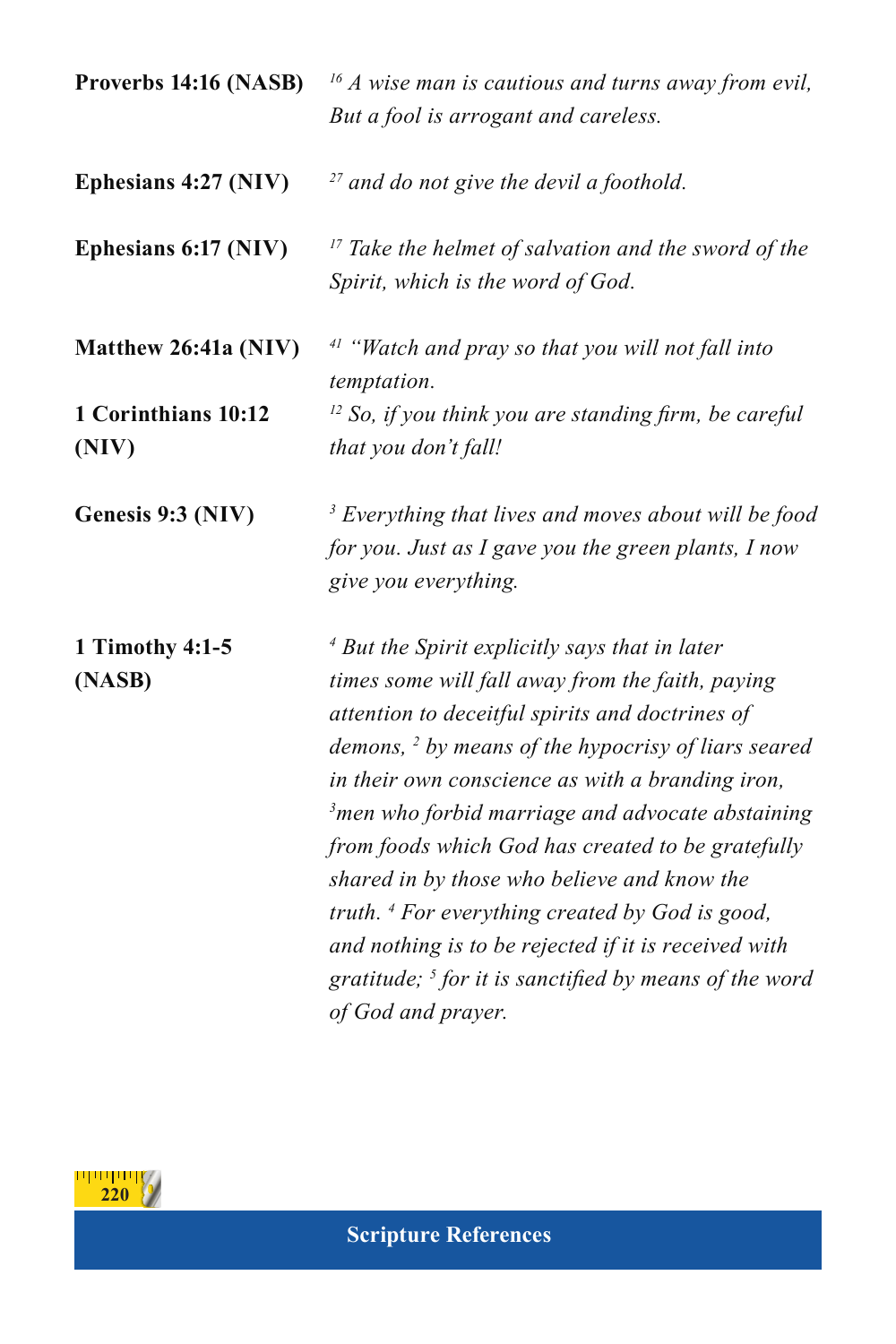**Deuteronomy 12:15,** *15 "However, you may slaughter and eat meat*  **20, 21, 26 (NASB)** *within any of your gates, whatever you desire, according to the blessing of the Lord your God which He has given you; the unclean and the clean may eat of it, as of the gazelle and the deer. 20 "When the Lord your God extends your border as He has promised you, and you say, 'I will eat meat,' because you desire to eat meat, then you may eat meat, whatever you desire. 21 If the place which the Lord your God chooses to put His name is too far from you, then you may slaughter of your herd and flock which the Lord has given you, as I have commanded you; and you may* 

> *eat within your gates whatever you desire. 26 Only your holy things which you may have and your votive offerings, you shall take and go to the place which the Lord chooses.*

**Mark 7:18-20 (NASB)** *<sup>18</sup> And He \*said to them, "Are you so lacking in understanding also? Do you not understand that whatever goes into the man from outside cannot defile him, 19 because it does not go into his heart, but into his stomach, and is eliminated?" (Thus He declared all foods clean.) 20 And He was saying, "That which proceeds out of the man, that is what defiles the man.*

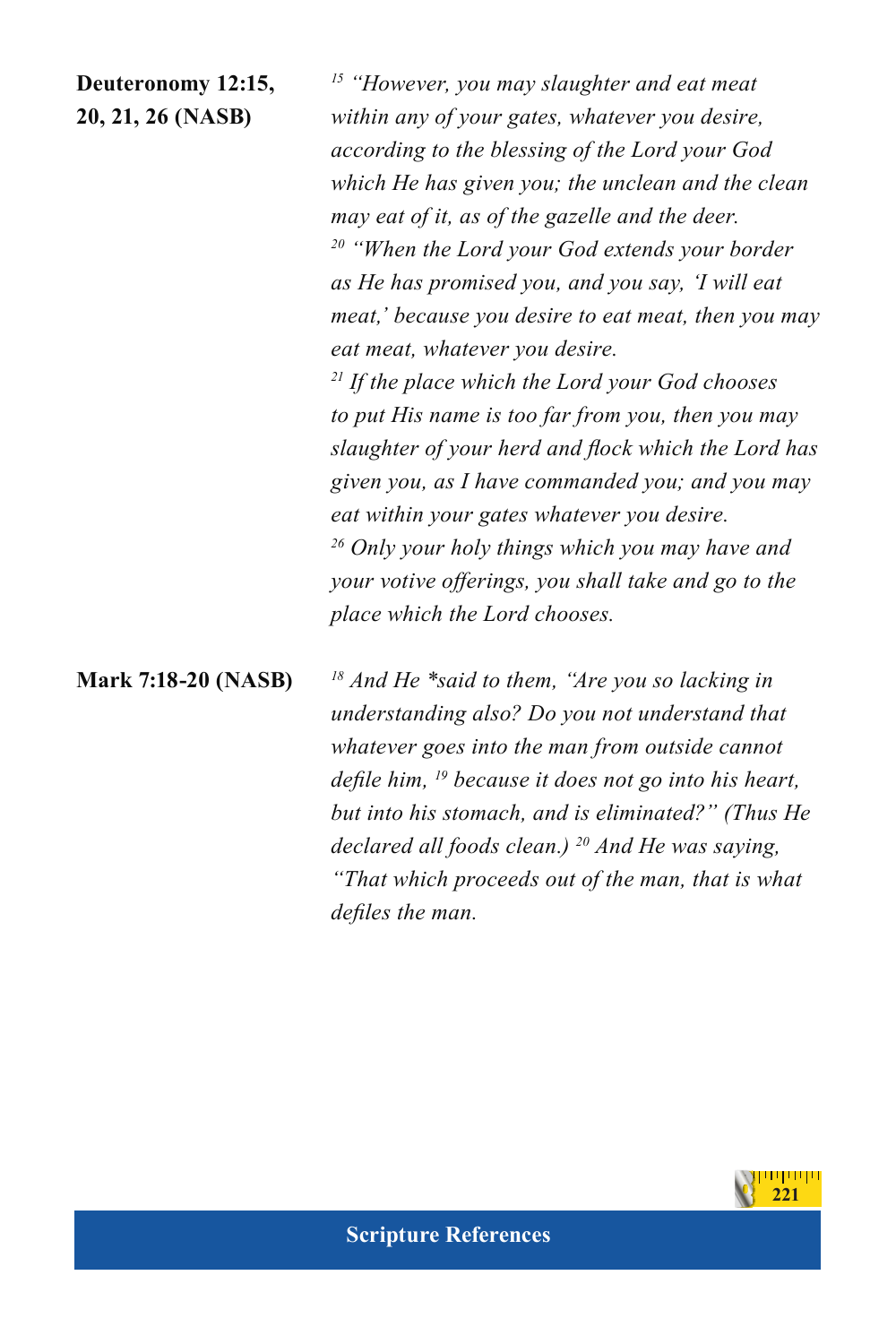| <b>Genesis 1:29-30 (NIV)</b> | <sup>29</sup> Then God said, "I give you every seed-bearing<br>plant on the face of the whole earth and every tree<br>that has fruit with seed in it. They will be yours for<br>food. $30$ And to all the beasts of the earth and all<br>the birds in the sky and all the creatures that move<br>along the ground—everything that has the breath<br>of life in it—I give every green plant for food." And<br>it was so.                                                                      |
|------------------------------|----------------------------------------------------------------------------------------------------------------------------------------------------------------------------------------------------------------------------------------------------------------------------------------------------------------------------------------------------------------------------------------------------------------------------------------------------------------------------------------------|
| <b>Acts 10:15 (NIV)</b>      | "Do not call anything impure that God has made<br>clean."                                                                                                                                                                                                                                                                                                                                                                                                                                    |
| Romans 14:2-3, 6 (NIV)       | $\frac{1}{2}$ One person's faith allows them to eat anything,<br>but another, whose faith is weak, eats only<br>vegetables. <sup>3</sup> The one who eats everything must not<br>treat with contempt the one who does not, and the<br>one who does not eat everything must not judge the<br>one who does, for God has accepted them.<br>$\delta$ Whoever eats meat does so to the Lord, for they<br>give thanks to God; and whoever abstains does so<br>to the Lord and gives thanks to God. |
| Proverbs 12:10a (NIV)        | $10$ The righteous care for the needs of their animals                                                                                                                                                                                                                                                                                                                                                                                                                                       |
| Isaiah $25:6$ (NIV)          | $6$ On this mountain the Lord Almighty will prepare<br>a feast of rich food for all peoples, a banquet of<br>aged wine— the best of meats and the finest of<br>wines.                                                                                                                                                                                                                                                                                                                        |
| Genesis 1:30 (NRSV)          | $30$ And to every beast of the earth, and to every<br>bird of the air, and to everything that creeps on the<br>earth, everything that has the breath of life, I have<br>given every green plant for food." And it was so.                                                                                                                                                                                                                                                                    |
|                              |                                                                                                                                                                                                                                                                                                                                                                                                                                                                                              |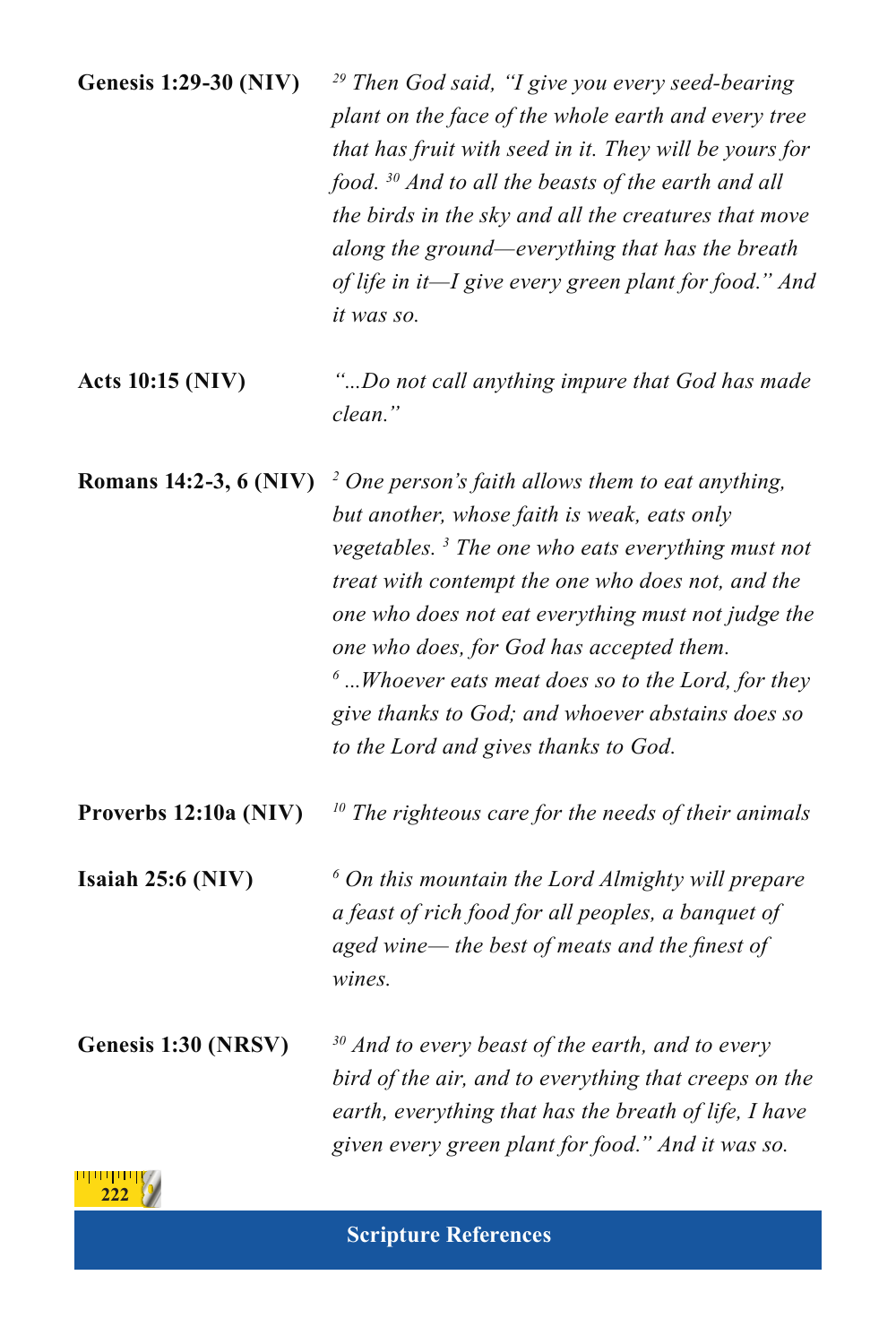| Daniel 1:8, 11-12, 15<br>(NIV) | But Daniel resolved not to defile himself with the<br>royal food and wine<br>Daniel then said "Give us nothing but vegetables<br>to eat and water to drinkAt the end of the ten days<br>they looked healthier and better nourished than any<br>of the young men who ate the royal food. |
|--------------------------------|-----------------------------------------------------------------------------------------------------------------------------------------------------------------------------------------------------------------------------------------------------------------------------------------|
| Isaiah 65:25 (NRSV)            | $25$ The wolf and the lamb shall feed together, the<br>lion shall eat straw like the ox; but the serpent-its<br>food shall be dust!<br>They shall not hurt or destroy on all my holy<br>mountain, says the LORD.                                                                        |
| <b>Job 12:7 (NRSV)</b>         | $7$ "But ask the animals, and they will teach you; the<br>birds of the air, and they will tell you;                                                                                                                                                                                     |
| Proverbs 12:10 (NRSV)          | $10$ The righteous know the needs of their animals,<br>but the mercy of the wicked is cruel.                                                                                                                                                                                            |
| <b>Psalm 147:9 (NRSV)</b>      | $\degree$ He gives to the animals their food, and to the<br>young ravens when they cry.                                                                                                                                                                                                 |
| Hosea 2:18 (NRSV)              | $18$ I will make for you a covenant on that day with<br>the wild animals, the birds of the air, and the<br>creeping things of the ground; and I will abolish<br>the bow, the sword, and war from the land; and I<br>will make you lie down in safety.                                   |
| Jeremiah 12:4 (NRSV)           | $\frac{4}{7}$ How long will the land mourn, and the grass of<br>every field wither?<br>For the wickedness of those who live in it the<br>animals and the birds are swept away, and because<br>people said, "He is blind to our ways."                                                   |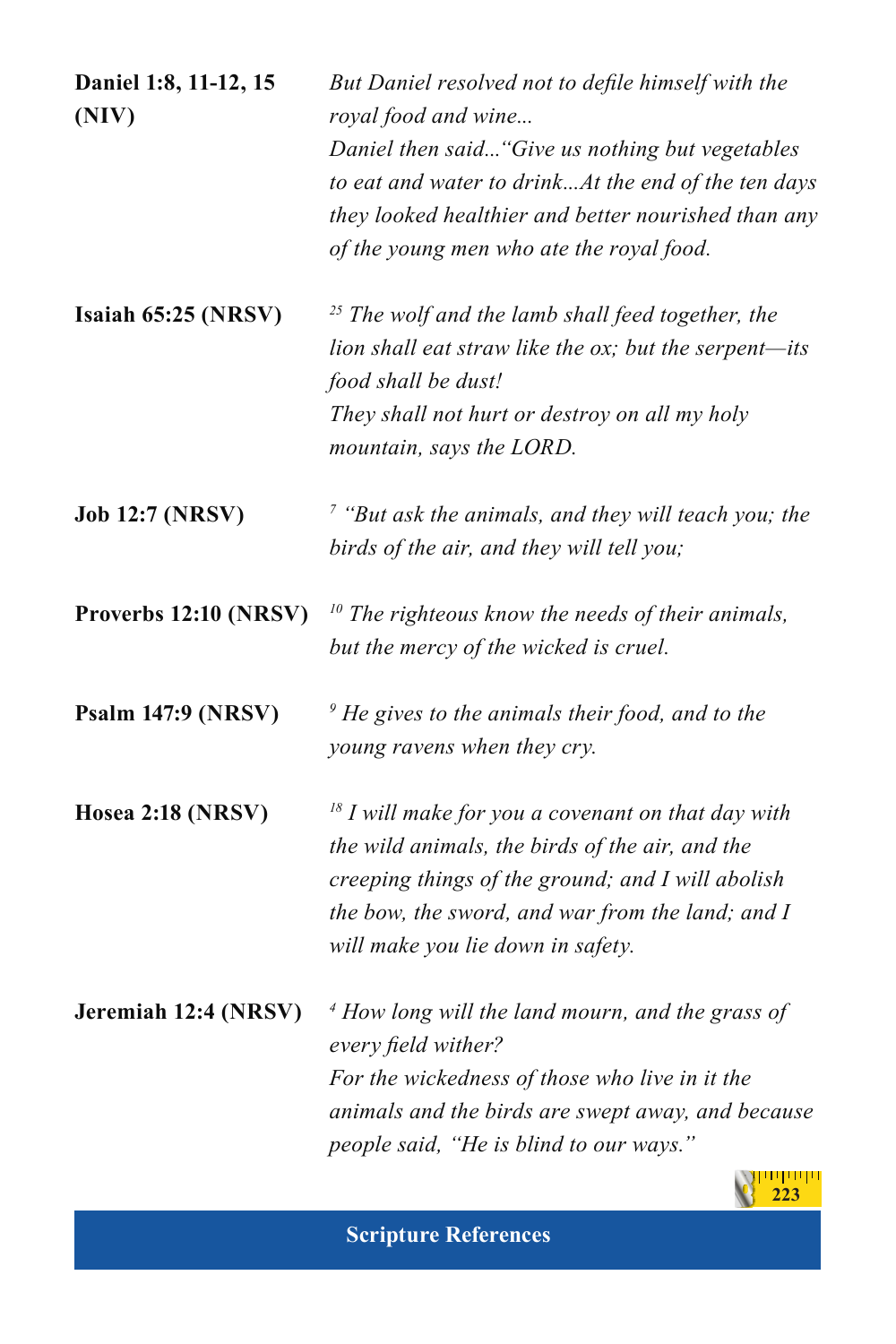| <b>Luke 12:6 (NRSV)</b>          | $6$ Are not five sparrows sold for two pennies? Yet<br>not one of them is forgotten in God's sight.                                                                                                                                                                                       |
|----------------------------------|-------------------------------------------------------------------------------------------------------------------------------------------------------------------------------------------------------------------------------------------------------------------------------------------|
| Psalm 36:6 (NRSV)                | $6$ Your righteousness is like the mighty mountains,<br>your judgments are like the great deep; you save<br>humans and animals alike, O LORD.                                                                                                                                             |
| Matthew 5:7 (NRSV)               | $\frac{7}{7}$ "Blessed are the merciful, for they will receive<br>mercy.                                                                                                                                                                                                                  |
| 1 Corinthians 10:23<br>(NIV)     | $23$ "I have the right to do anything," you say—but<br>not everything is beneficial. "I have the right to do<br>anything"-but not everything is constructive.                                                                                                                             |
| <b>Matthew 11:18-19</b><br>(NIV) | $18$ For John came neither eating nor drinking, and<br>they say, 'He has a demon.' <sup>19</sup> The Son of Man<br>came eating and drinking, and they say, 'Here is a<br>glutton and a drunkard, a friend of tax collectors<br>and sinners.' But wisdom is proved right by her<br>deeds." |
| 2 Corinthians 10:5-6<br>(NIV)    | $5$ We demolish arguments and every pretension<br>that sets itself up against the knowledge of God,<br>and we take captive every thought to make it<br>obedient to Christ. 6 And we will be ready to punish<br>every act of disobedience, once your obedience is<br>complete.             |
| Matthew 9:15 (NIV)               | <sup>15</sup> Jesus answered, "How can the guests of the<br>bridegroom mourn while he is with them? The time<br>will come when the bridegroom will be taken from<br>them; then they will fast.                                                                                            |
|                                  |                                                                                                                                                                                                                                                                                           |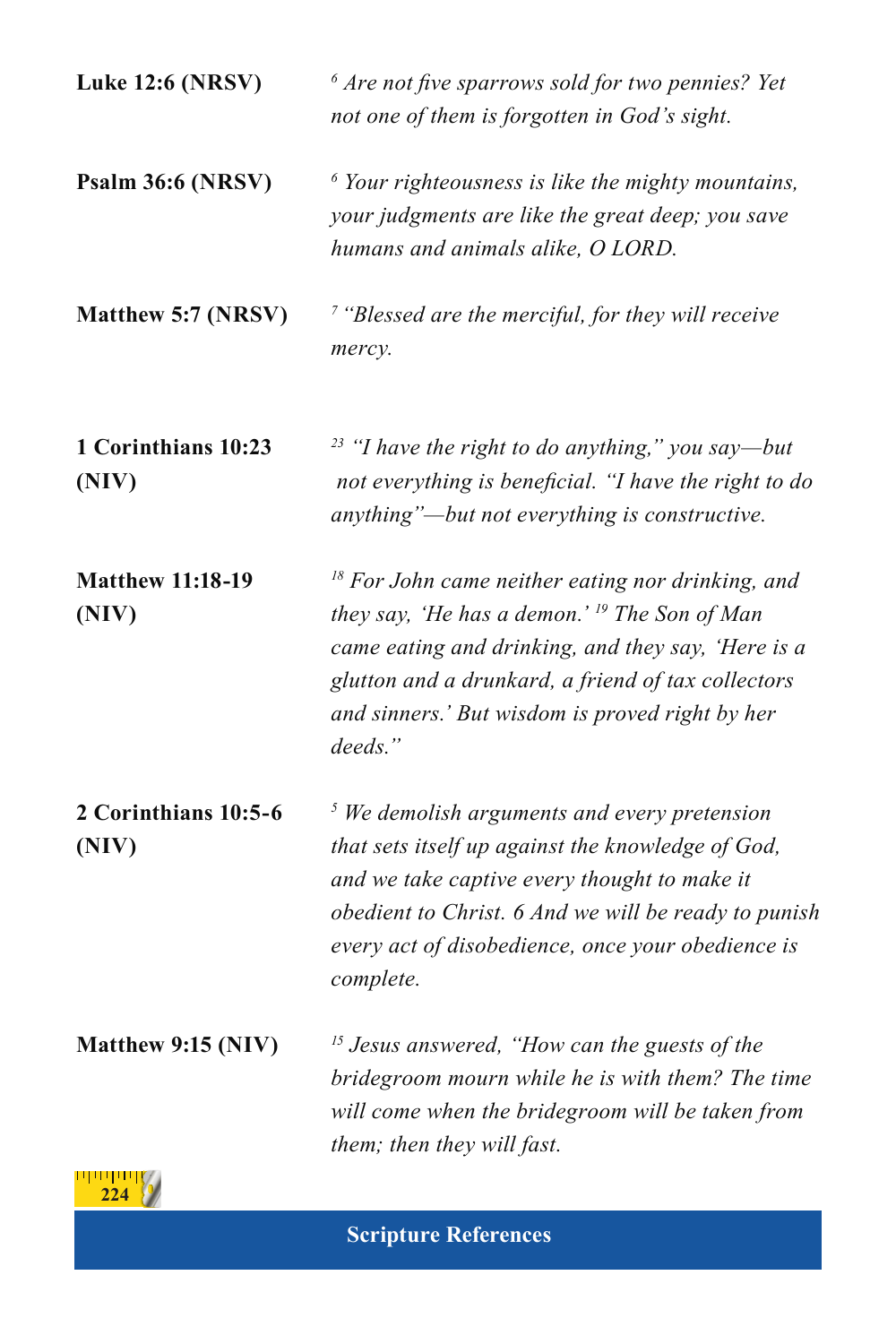| <b>Acts 13:2 (NIV)</b>  | <sup>2</sup> While they were worshiping the Lord and fasting,<br>the Holy Spirit said, "Set apart for me Barnabas and<br>Saul for the work to which I have called them."                                                                  |
|-------------------------|-------------------------------------------------------------------------------------------------------------------------------------------------------------------------------------------------------------------------------------------|
| <b>Acts 14:23 (NIV)</b> | <sup>23</sup> Paul and Barnabas appointed elders for them<br>in each church and, with prayer and fasting,<br>committed them to the Lord, in whom they had put<br>their trust.                                                             |
| Philippians 4:8 (NIV)   | $\delta$ Finally, brothers and sisters, whatever is true,<br>whatever is noble, whatever is right, whatever is<br>pure, whatever is lovely, whatever is admirable-if<br>anything is excellent or praiseworthy-think about<br>such things. |
| Proverbs 12:5 (NIV)     | $5$ The plans of the righteous are just, but the advice<br>of the wicked is deceitful.                                                                                                                                                    |
| John 15:5 (NIV)         | $5$ "I am the vine; you are the branches. If you<br>remain in me and I in you, you will bear much fruit;<br>apart from me you can do nothing.                                                                                             |
| Galatians 4:9 (NIV)     | $9$ But now that you know God—or rather are known<br>by God-how is it that you are turning back to<br>those weak and miserable forces? Do you wish to<br>be enslaved by them all over again?                                              |
| <b>James 4:7 (NIV)</b>  | <sup>7</sup> Submit yourselves, then, to God. Resist the devil,<br>and he will flee from you.                                                                                                                                             |
| Proverbs 29:18 (NIV)    | $18$ Where there is no revelation, people cast<br>off restraint; but blessed is the one who heeds<br>wisdom's instruction.                                                                                                                |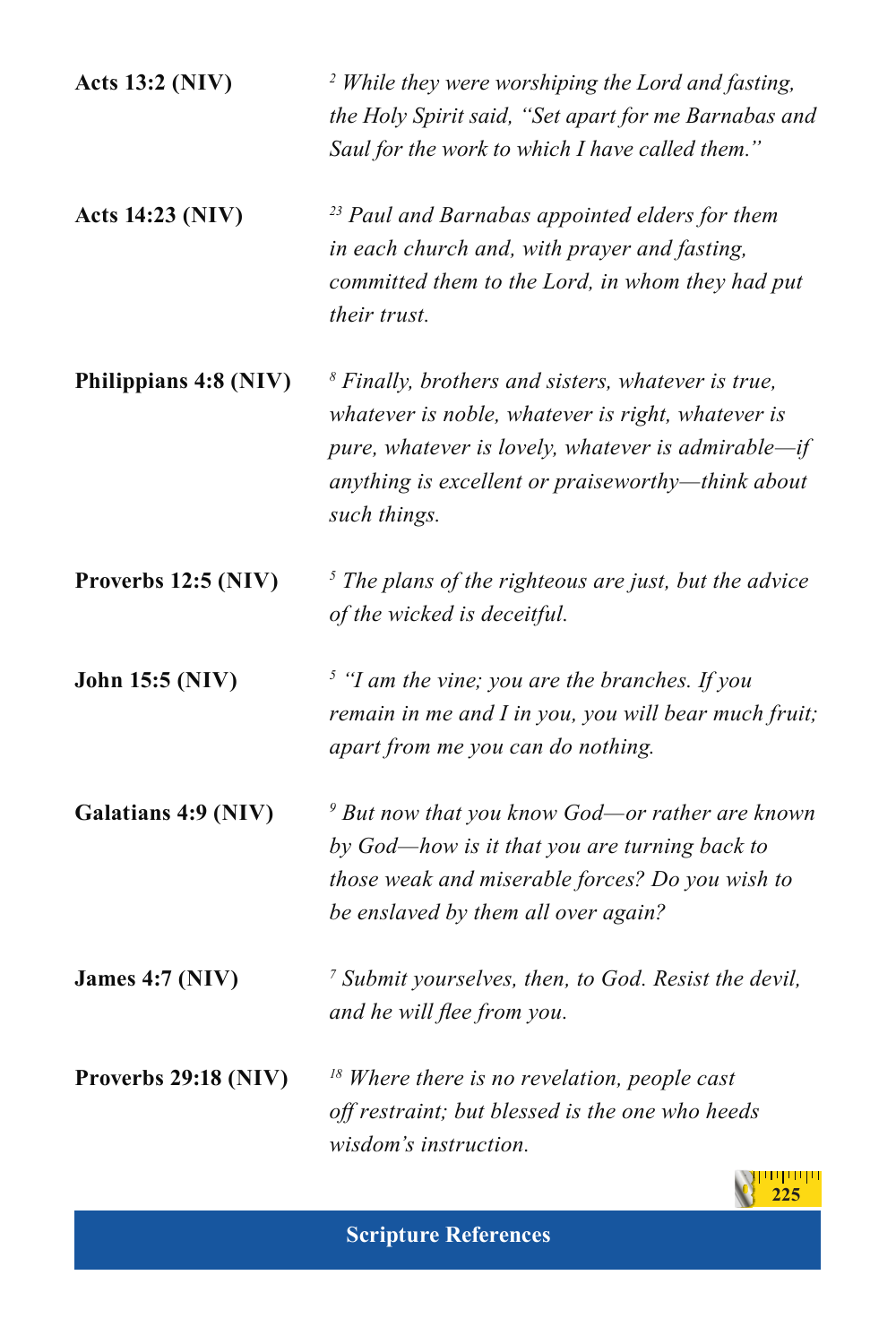| 1 Timothy 4:8 (NIV)   | <sup>8</sup> For physical training is of some value                                                               |
|-----------------------|-------------------------------------------------------------------------------------------------------------------|
| Proverbs 23:7 (NKJV)  | $\frac{7}{7}$ For as he thinks in his heart, so is he Whatever<br>you think of yourself is how you will turn out. |
| Proverbs 4:23 (NCV)   | $^{23}$ Be careful what you think,<br>because your thoughts run your life.                                        |
| <b>Job 3:25 (MSG)</b> | $^{25}$ The worst of my fears has come true,<br>what I've dreaded most has happened.                              |

**Daniel 9:3-5 (NASB)** <sup>3</sup> So I gave my attention to the Lord God to seek Him by *prayer and supplications, with fasting, sackcloth and ashes. 4 I prayed to the Lord my God and confessed and said, "Alas, O Lord, the great and awesome God, who keeps His covenant and lovingkindness for those who love Him and keep His commandments, 5 we have sinned, committed iniquity, acted wickedly and rebelled, even turning aside from Your commandments and ordinances.* 

| 1 Corinthians 9:27<br>(NLT) | $27$ I discipline my body like an athlete, training it<br>to do what it should. |
|-----------------------------|---------------------------------------------------------------------------------|
| Philippians 3:19-20         | $\mu$ <sup>19</sup> They are headed for destruction. Their god is               |
| (NLT)                       | their appetite, they brag about shameful things, and                            |
|                             | they think only about this life here on earth.                                  |
|                             | $20$ But we are citizens of heaven, where the Lord                              |
|                             | Jesus Christ lives. And we are eagerly waiting for                              |
|                             | him to return as our Savior.                                                    |

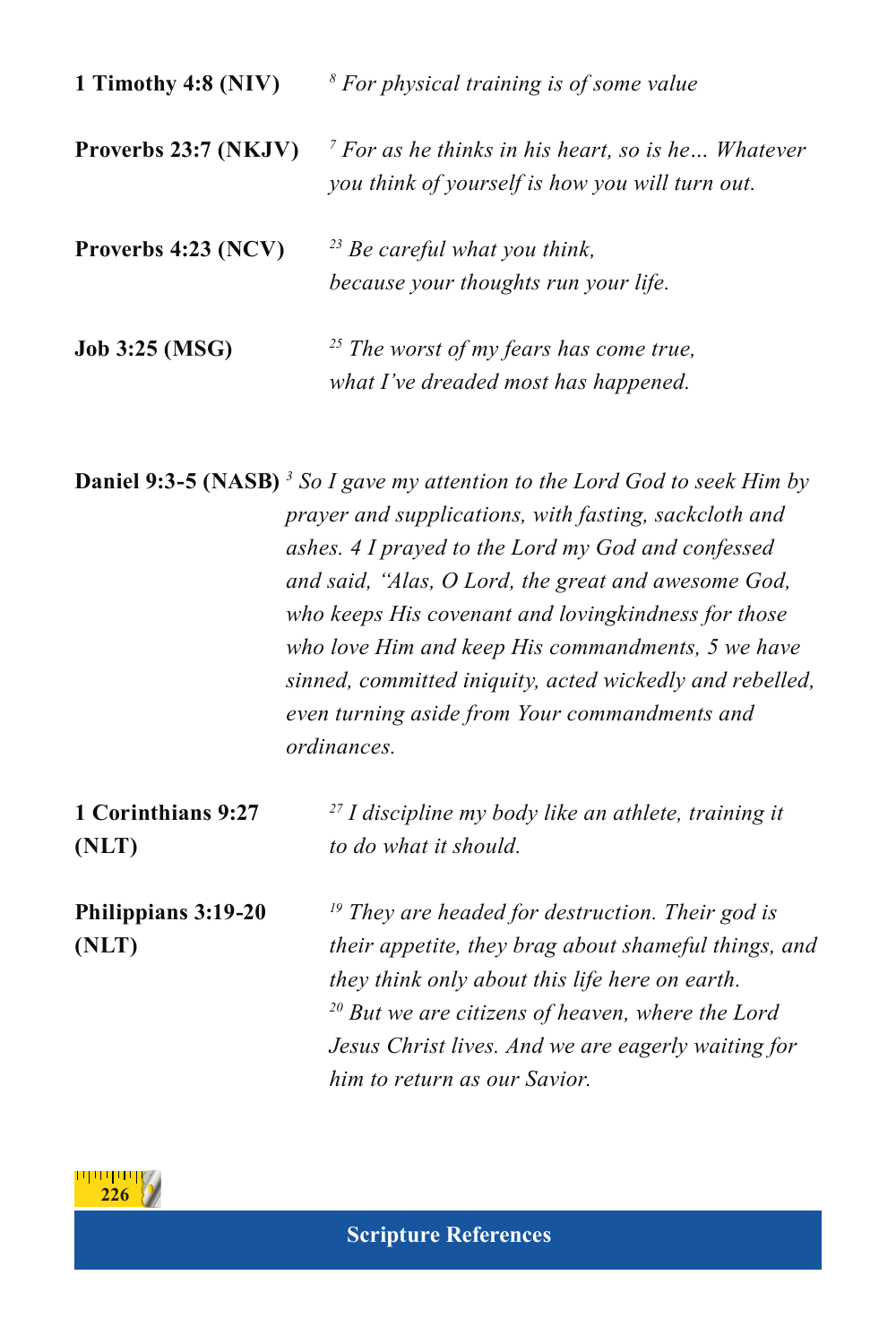**Proverbs 25:28 (NIV)** *<sup>28</sup> Like a city whose walls are broken through is a person who lacks self-control.*

**Psalm 81:16 (NLT)** *<sup>16</sup> But I would feed you with the finest wheat. I would satisfy you with wild honey from the rock."*

**Exodus 16:1-5 (NIV)** *The whole Israelite community set out from Elim and came to the Desert of Sin, which is between Elim and Sinai, on the fifteenth day of the second month after they had come out of Egypt. 2 In the desert the whole community grumbled against Moses and Aaron. 3 The Israelites said to them, "If only we had died by the Lord's hand in Egypt! There we sat around pots of meat and ate all the food we wanted, but you have brought us out into this desert to starve this entire assembly to death." <sup>4</sup> Then the Lord said to Moses, "I will rain down bread from heaven for you. The people are to go out each day and gather enough for that day. In this way I will test them and see whether they will follow my instructions. 5 On the sixth day they are to prepare what they bring in, and that is to be twice as much as they gather on the other days."*

**Acts 10:9-16 (NIV)** *<sup>9</sup> About noon the following day as they were on their journey and approaching the city, Peter went up on the roof to pray. 10 He became hungry and wanted something to eat, and while the meal was being prepared, he fell into a trance. 11 He saw heaven opened and something like a large sheet being let down to earth by its four corners. 12 It contained all kinds of four-footed animals, as well as reptiles and birds. 13 Then a voice told him, "Get up, Peter. Kill and eat."*

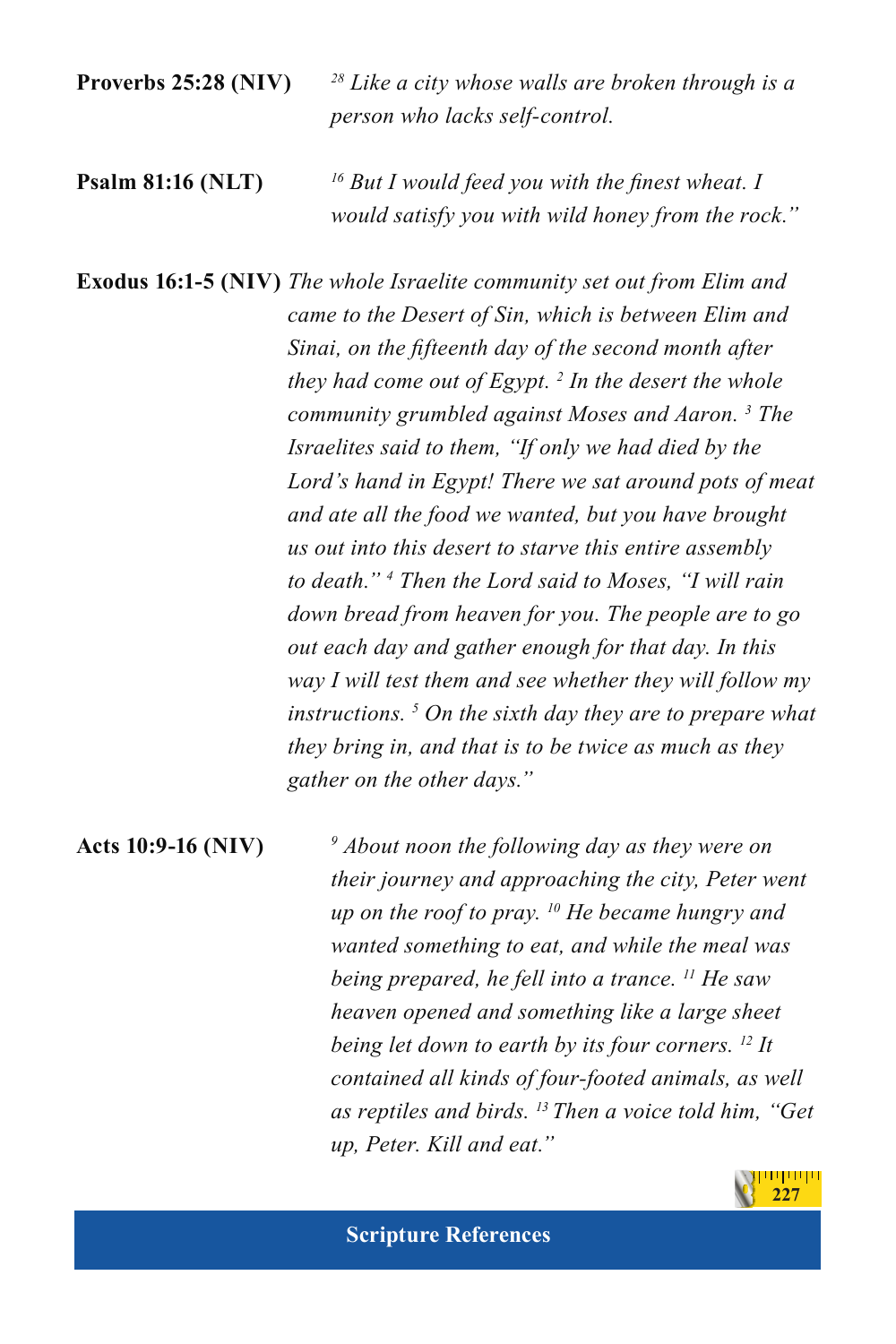|                             | <sup>14</sup> "Surely not, Lord!" Peter replied. "I have never<br>eaten anything impure or unclean."<br><sup>15</sup> The voice spoke to him a second time, "Do not<br>call anything impure that God has made clean."<br><sup>16</sup> This happened three times, and immediately the<br>sheet was taken back to heaven.                                                                                                                                                                                                                                                                                                                    |
|-----------------------------|---------------------------------------------------------------------------------------------------------------------------------------------------------------------------------------------------------------------------------------------------------------------------------------------------------------------------------------------------------------------------------------------------------------------------------------------------------------------------------------------------------------------------------------------------------------------------------------------------------------------------------------------|
| Leviticus 11: 1-8 (NIV)     | 11 The LORD said to Moses and Aaron, <sup>2</sup>                                                                                                                                                                                                                                                                                                                                                                                                                                                                                                                                                                                           |
|                             | "Say to the Israelites: 'Of all the animals that live on                                                                                                                                                                                                                                                                                                                                                                                                                                                                                                                                                                                    |
|                             | land, these are the ones you may eat: $\frac{3}{2}$ You may eat any                                                                                                                                                                                                                                                                                                                                                                                                                                                                                                                                                                         |
|                             | animal that has a divided hoof and that chews the cud.                                                                                                                                                                                                                                                                                                                                                                                                                                                                                                                                                                                      |
|                             | <sup>4</sup> "There are some that only chew the cud or only<br>have a divided hoof, but you must not eat them. The<br>camel, though it chews the cud, does not have a<br>divided hoof; it is ceremonially unclean for you.<br>$\frac{1}{2}$ The hyrax, though it chews the cud, does not have<br>a divided hoof; it is unclean for you. $\delta$ The rabbit,<br>though it chews the cud, does not have a divided<br>hoof; it is unclean for you. $^7$ And the pig, though<br>it has a divided hoof, does not chew the cud; it is<br>unclean for you. $8$ You must not eat their meat or<br>touch their carcasses; they are unclean for you. |
| <b>Romans 14:14 (NIV)</b>   | $14$ I am convinced, being fully persuaded in the Lord<br>Jesus, that nothing is unclean in itself. But if anyone<br>regards something as unclean, then for that person<br>it is unclean.                                                                                                                                                                                                                                                                                                                                                                                                                                                   |
| 1 Corinthians 3:16<br>(NIV) | <sup>16</sup> Don't you know that you yourselves are God's<br>temple and that God's Spirit dwells in your midst?                                                                                                                                                                                                                                                                                                                                                                                                                                                                                                                            |
| Ephesians 5:18 (NIV)        | $18$ Do not get drunk on wine, which leads to<br>debauchery. Instead, be filled with the Spirit,                                                                                                                                                                                                                                                                                                                                                                                                                                                                                                                                            |